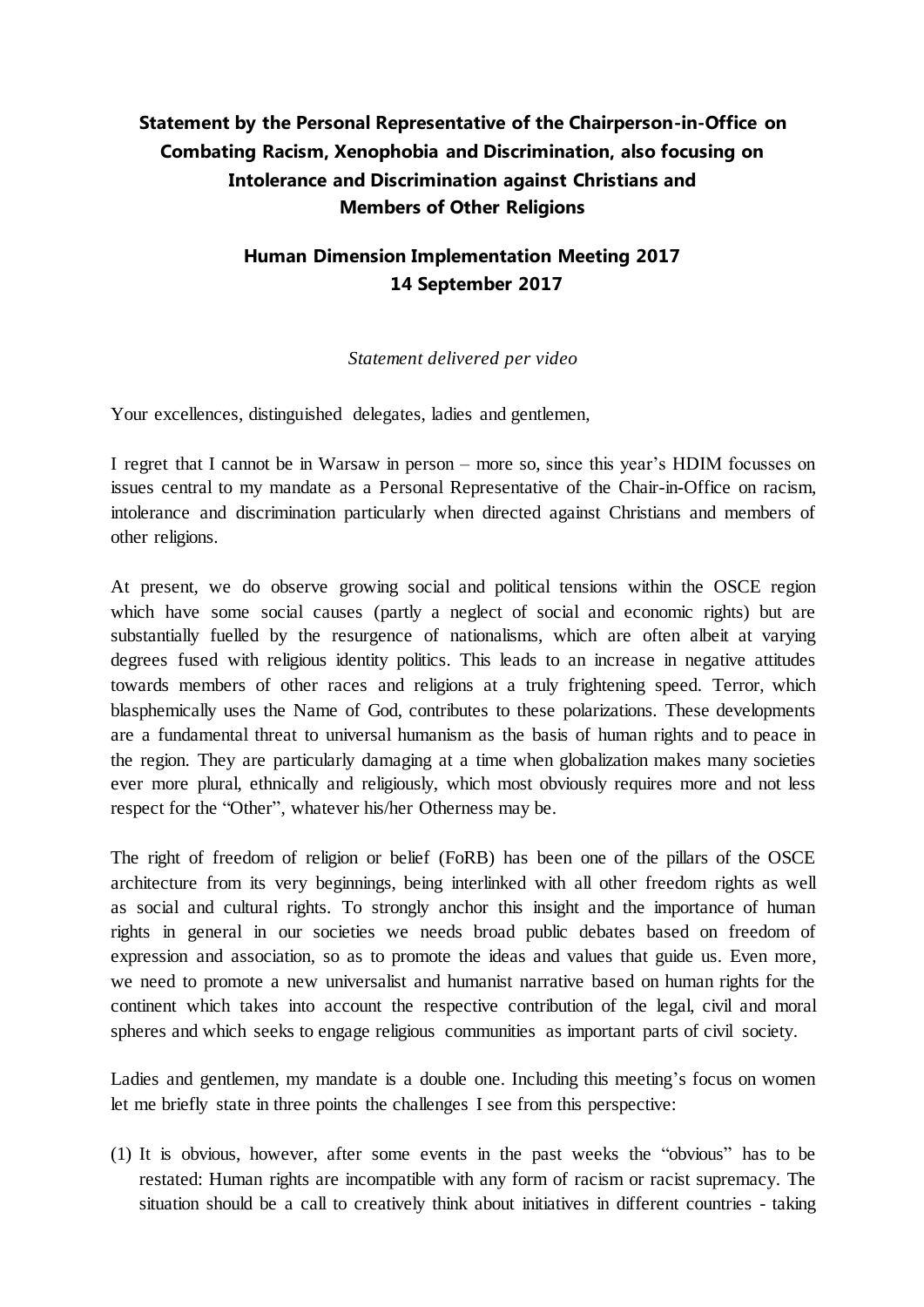into account specific contexts - so as to actively oppose these dangerous wide spread tendencies (e.g. Charlotteville-Initiative of Theologians against Racism as one example). The OSCE is engaged in a lot of programmes, also on intolerance and discrimination against members of religions, which – though there are overlaps in individuals – should however not be equated. Racism and discrimination based on religion are different categories as human rights documents affirm.

- (2) As do intolerance and discrimination in general, discrimination and acts of violence against Christians worldwide (both inside and outside of the OSCE region) are unfortunately on the rise, targets being religious personnel, places of worship, as well as persons and Christian communities actively engaged in refugee work, as I learned at a country visit in Germany in May. In many states, violations of the right to freedom of Religion for Christians go hand in hand with other human rights violations (mainly freedom of press, of association, of minority rights), which calls also here for a multidimensional approach. There has been some progress in legal provisions for conscientious objection, but there remain legal and social discriminations in contexts where Christians or particular Christian denominations constitute a national or also social minority.
- (3) This meeting focusses on the discrimination of women in combination with the right to freedom of religion and belief. Women, as is well known, generally face multidimensional discriminations, legally as well as socially, in states but also within religious communities. Let me say it clearly: That women are inferior to men has been a dogma everywhere and at all times in history notwithstanding other cultural differences. Human rights regimes are trying to overcome this fundamental, age old bias. For this programme of emancipation a long breath and a firm perspective as well as serious commitment of both women and men are needed. This holds true for societies and states, but also for religious communities which often react with a somewhat fundamentalist *No* with regard to changes in women's rights. This does not do justice to women and goes against the common good. Of course, as I may say as an ethicist - ethics and law are not mathematics (as already Aristotle stated) – that means, there is room and need for discussion in this sensitive area to search for and find better solutions. But basic rights are non-negotiable. Women need to be empowered to freely choose how they want to participate in society and in faith communities. Women's rights programmes of the OSCE should strengthen any efforts to further equality also in religious communities last but not least through practical initiatives.

To name just three issues:

- All religions have theological resources to further the dignity of women as equal persons with equal rights, which can be developed so as to strengthen the position of women. This could also help to forge alliances between women of different creeds.
- Intercultural and interreligious dialogues on women issues with men and women participation should be furthered, not only at the top levels (where religious leaders are mostly male and women consequently underrepresented) but at all social levels.